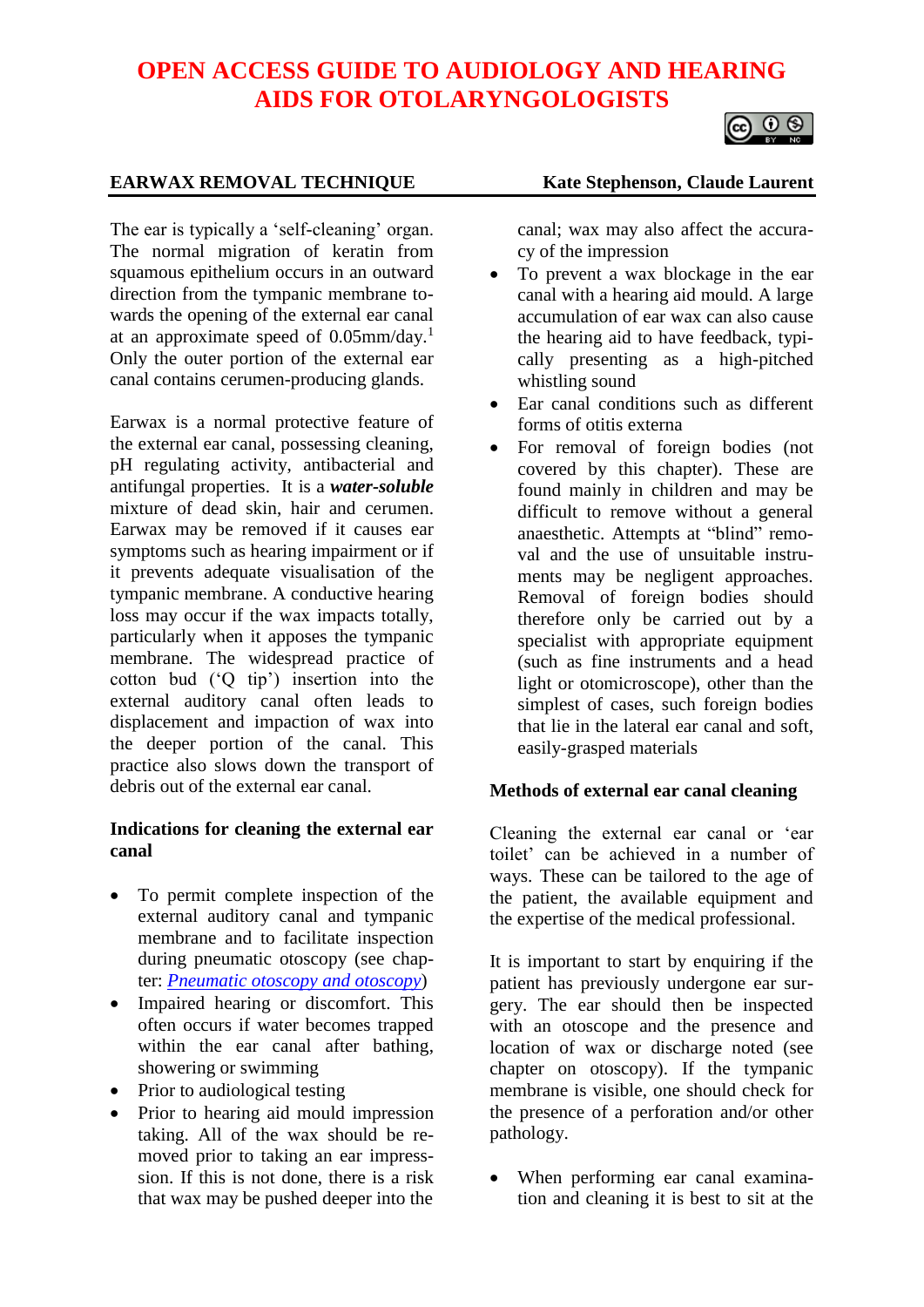same level as the patient. The use of an adjustable-height stool is advisable.

• Adequate illumination of the ear canal is essential. Options include use of a head light and a head mirror reflecting a static light or use of an otoscope or an otomicroscope. Recently videootoscopes have entered the market and also mobile phone-based otoscopes may come into wider use *e.g.* the CellScope Oto® *(Figure 1)*



*Figure 1: Mobile phone-based otoscope*

The commonest otoscopic finding is partial wax obstruction of the ear canal. It may be treated by syringing, instrumental removal or suction under direct vision, as discussed below. The patient should be advised to cease use of any foreign bodies within the ear canal, including cotton buds ('Q tips').

#### **Wax softeners**

There is some evidence that either warm water or drops designed to aid clearance of wax instilled into the ear canal 15 minutes prior to syringing may reduce the syringing time required.<sup>2,3</sup> Current evidence does not con-clusively show whether wax softeners alone are effective in clearing wax, or whether one type of softener is more effective than another.<sup>4</sup>

Wax softeners or cerumenolytics can be divided into oil-based, water-based and non-water/non-oil-based preparations *(Table 1)*. Drops may be used in isolation to encourage the dispersal of wax or be used before manual wax removal or syringing. Hydrogen peroxide (3%) may be particularly useful for the dispersal of very hard wax when instilled 15 minutes prior to a cleaning attempt.

The patient should lie with the affected ear uppermost for 5-10 minutes after the drops have been introduced into the ear canal. Repeated digital pressure on the tragus encourages movement of the drops and wax dispersal.

| Oil based               | Water based                         | Non-water/non-<br>oil based              |
|-------------------------|-------------------------------------|------------------------------------------|
| Olive oil               | Sodium<br>bicarbonate<br>$(5-10\%)$ | Carbamide<br>peroxide                    |
| Almond oil              | Hydrogen<br>peroxide (3%)           | Glycerol-<br>combination<br>preparations |
| Camphor oil             | Acetic acid<br>$(1-3\%)$            |                                          |
| Arachis<br>(peanut) oil | Docusate<br>sodium                  |                                          |
| Mineral oil             | Saline                              |                                          |
|                         | Water                               |                                          |

|  | Table 1: Wax-softening / dispersing drops |  |  |  |
|--|-------------------------------------------|--|--|--|
|--|-------------------------------------------|--|--|--|

#### **Syringing**

This is best performed under direct vision; the use of a head lamp assists in visualisation of the ear canal.

• Pull the pinna gently *upwards and backwards* to straighten the external ear canal and enable better visualisa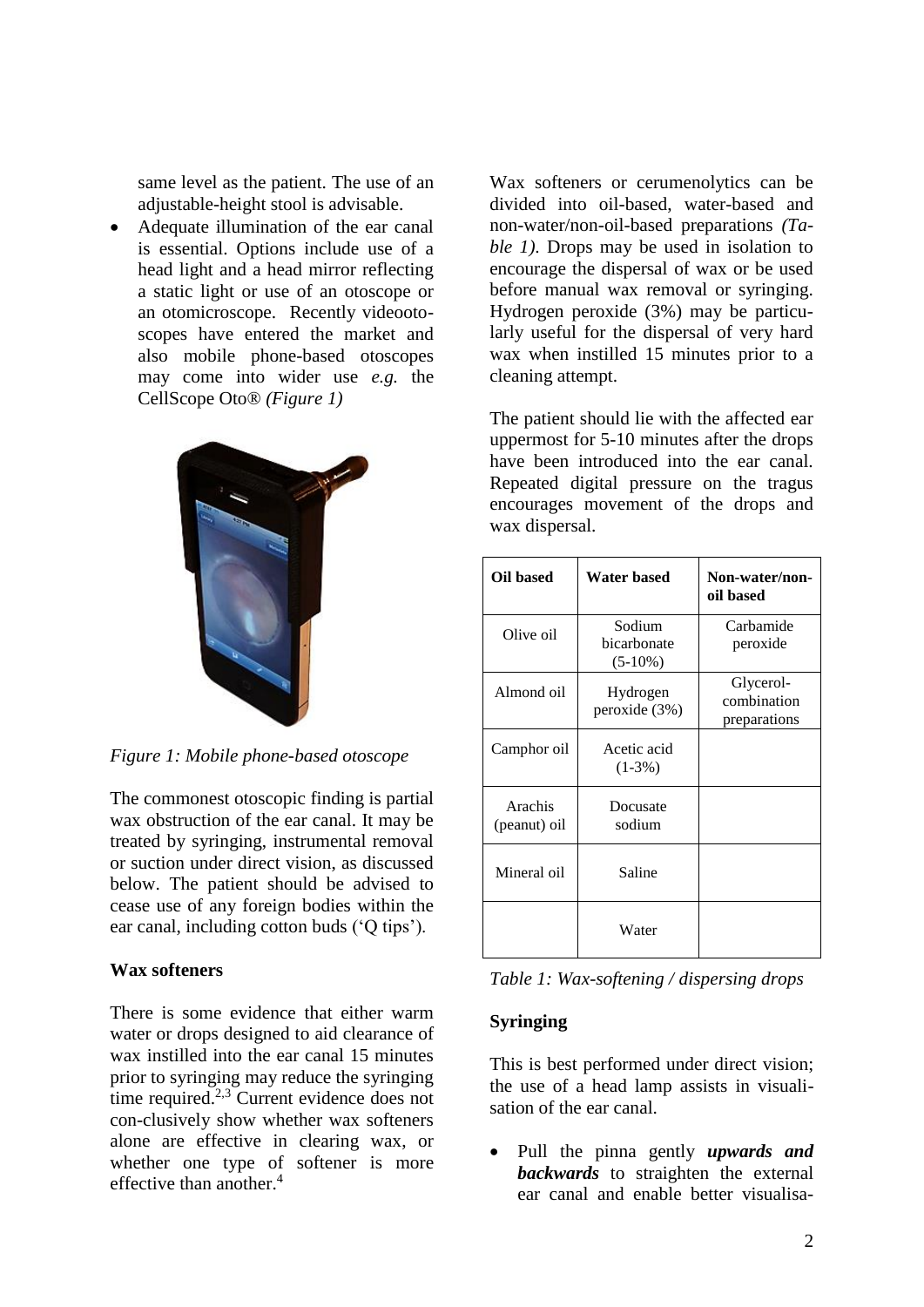tion. The shape of the canal changes up until the age of 9yrs; in younger children, pull the pinna gently *downwards and backwards*

- Place a kidney-shaped dish under the ear to collect the water overflow
- Fill a large (*e.g.* 20ml) syringe with a firmly attached metal or plastic cannula with lukewarm water *(Figure 2).* Mechanical irrigators may also be used *(Figure 3)*



*Figure 2: Manual syringing equipment*



*Figure 3: Example of a mechanical syringing apparatus*

It is important to ensure that the water is at body temperature (37 **°**C); otherwise discomfort and vertigo may be induced by stimulation of the labyrinth (caloric effect)

- *Direct the jet of water backward and upward* and not directly at the tympanic membrane. A number of syringefuls may be required before the wax is cleared
- Intermittently inspect the canal
- Inspect the expelled water for evidence of the wax

The technique is demonstrated in *Figure 3*.



*Figure 4: Ear syringing*

*Syringing is contraindicated* in the presence of *discharge* or if the patient has history of a tympanic membrane *perforation* or previous ear *surgery*. If this is the case, it may be necessary for a specialist to clean the ear canal manually.

*Complications* include pain, development of an otitis externa, and damage to the external ear canal skin or tympanic membrane. Irrigation should be stopped if the patient complains of pain or water draining into the throat.

# **Instrumental removal** *(Figures 5, 6)*

Specialised instruments include

- Jobson-Horne probe
- Wax hook / loop
- Crocodile forceps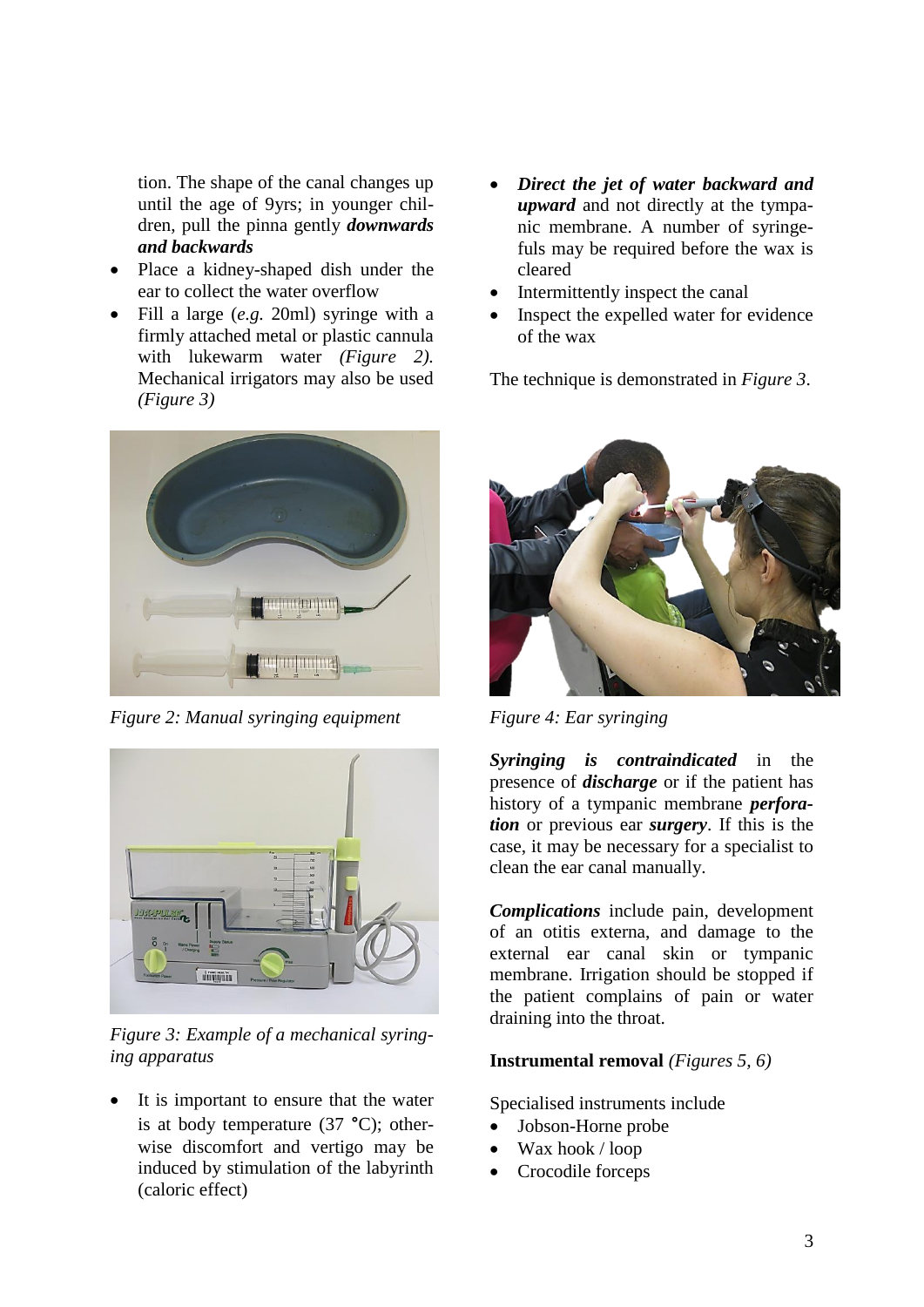

*Figure 5: Instrumental removal equipment: fine suction tip, crocodile forceps, Jobson-Horne probe*

This is best suited to soft wax that is located close to the external auditory meatus and in the lateral ear canal. Cleaning in this fashion must be performed under direct vision with adequate illuminetion. This may be achieved by use of a head lamp *(Figure 6)* or an otomicroscope.



*Figure 6: Instrumental wax removal*

The instrument is passed alongside and deep to the wax and drawn carefully outwards, removing the wax deposit. It is important to avoid contact with the sensitive ear canal otherwise pain and trauma may result. Poor visualization and use of the instrument close to the tympanic membrane may also risk damaging it.

### **Microsuction**

Specialists often prefer otomicroscopic ear toilet as it allows magnification (x6 or x10) and binocular vision. Depth perception is therefore improved and 2-handed working is also permitted. The ear canal can be cleaned with greater precision and reduced patient discomfort whilst the ear canal and tympanic membrane are inspected in detail *(Figure 7).*



*Figure 7: Otomicroscopic ear toilet*

Adequate and safe cleaning of the external ear canal may not be possible in all cases. Children and adults with limited cooperation, such as toddlers and those with mental impairment may require a general anaesthetic for ear toilet. Patients with significant ear pain may also require anaesthesia for effective cleaning.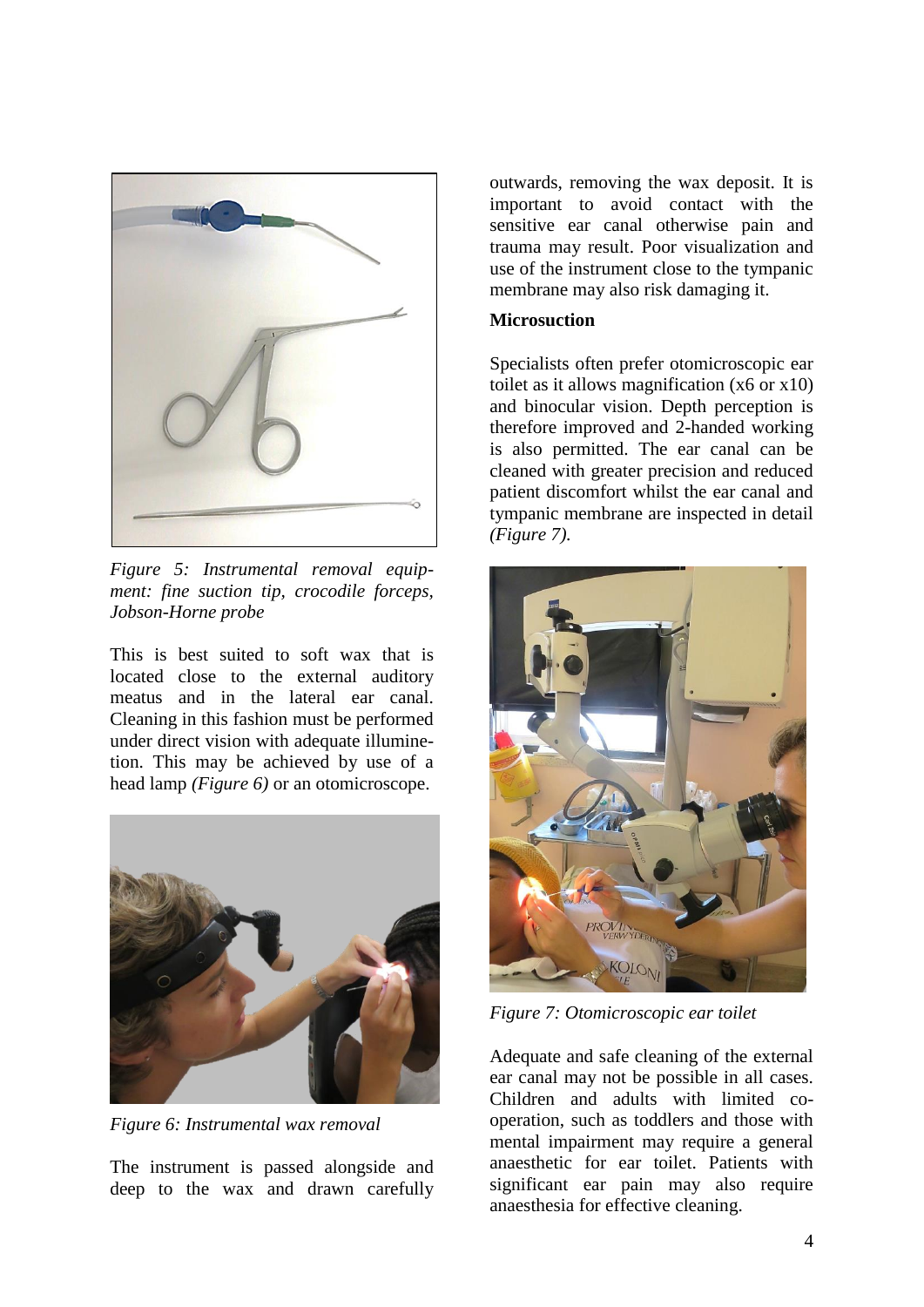# **Dry mopping**

Dry mopping may be performed in a discharging ear but is not appropriate for the cleaning wax or other debris. It should be performed prior to the insertion of eardrops in a discharging ear; patients and families may be instructed to perform this at home.

- Twist a clean piece of cotton wool onto the tip of a suitable carrier, such as an orange stick or a Jobson-Horne probe *(Figure 8)*
- Ensure that the cotton wool adequately covers the end of the stick or probe to prevent injury to the ear canal or tympanic membrane
- Take care to check that the cotton wool is securely attached to the stick so that it does not become detached and remain within the ear canal
- Introduce and gently rotate the 'mop' within the ear canal under direct vision
- Repeat this action with clean cotton wool until it is returned clean or the discharge is removed



*Figure 8: Dry mopping is done with cotton wool rolled onto an orange stick*

# **Conclusions**

Cleaning of the ear canal may be time consuming; more than one method of cleaning may be required and at more than one appointment, with or without the use of wax-softening drops.

Referral to an ear specialist should be

considered in patients with a swollen or painful ear canal (indicates some form of external otitis media), unusual anatomy, such as exostosis or an ear canal stenosis, or a history of tympanic membrane perforation or surgery.

A formal hearing evaluation should also be considered in patients after wax removal, in particular in those with persistent hearing loss after the removal.

In summary, a variety of methods can be used to clean the external ear canal and this may be performed by both specialists and non-specialists. The ability to clean an ear canal may be both useful and satisfying.

# **References**

- 1. Alberti PW. Epithelial migration on the tympanic membrane. *J Laryngol Otol*. 1964;78:808-30
- 2. McCarter DF, Courtney AU, [Pollart](http://www.ncbi.nlm.nih.gov/pubmed?term=Pollart%20SM%5BAuthor%5D&cauthor=true&cauthor_uid=17555144)  [SM.](http://www.ncbi.nlm.nih.gov/pubmed?term=Pollart%20SM%5BAuthor%5D&cauthor=true&cauthor_uid=17555144) Cerumen impaction. *Am Fam Physician*. 2007 May 15;75(10):1523-8
- 3. Roland PS, Smith TL, Schwartz SR et al. Clinical practice guideline: Cerumen impaction. *Otolaryngol Head Neck Surg.* 2008;139:S1-S21 [American Academy of Otolaryngology – Head and Neck Surgery (AAOHNS) Clinical Practice Guideline]
- 4. Browning GG. Ear wax. Clinical Evidence (Online). 2008 Jan 25;2008 pii: 0504

# **Author**

Kate Stephenson FCORL(SA), FRCS ORL-HNS(Eng.), MMed Registrar Division of Otolaryngology University of Cape Town Cape Town South Africa [drkatestephenson@gmail.com](mailto:drkatestephenson@gmail.com)